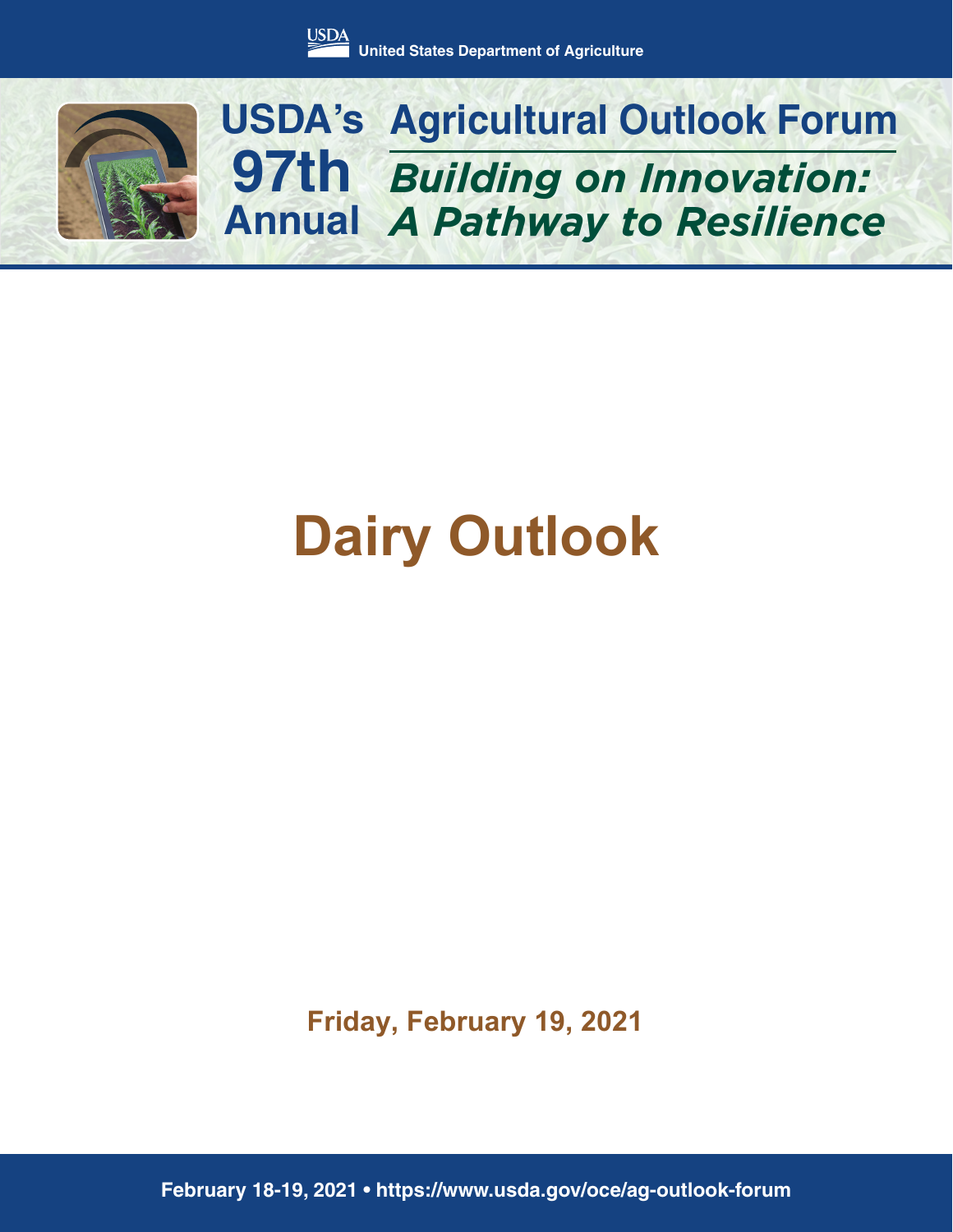#### **OUTLOOK FOR U.S. DAIRY**

Shayle D. Shagam Livestock, Dairy, and Poultry Analyst World Agricultural Outlook Board, USDA

The U.S. dairy sector enters 2021 still in flux following the unprecedented disruptions brought about by COVID-19 in 2020. The sector has shown a remarkable ability to pivot in the changed environment of restrictions on the food service, hospitality and educational sectors and despite volatility in product markets, milk-feed price ratios through much of 2020 were favorable for continued expansion of dairy herds. The dairy sector added 97,800 cows between January 1, 2020 and January 1, 2021 with the vast majority of the increase occurring in the second half of the year. Improvements in producer margins and favorable weather also encouraged productivity gains. In 2020, average milk per cow grew about 1.4 percent on a per day basis, the fastest rate of growth since 2016. Coupled with an additional milking day in 2020 due to leap year, total milk production increased 2.1 percent.

The outbreak of COVID-19 and the resulting restrictions placed on the hotel, restaurant, and institutional (HRI) sector as well as global economic uncertainty squeezed demand and led to a buildup of stocks for a number of products as well as a high degree of volatility in product prices. During the year, milk handlers and producers responded to marketing channel bottlenecks by dumping milk (most notably during April) and changing marketing patterns to take advantage of differences in product prices and demand sources. Milk prices in the second quarter declined sharply as the sector began to adjust to supply-demand imbalances. Milk prices recovered during the second half of the year to average \$18.32 for the year as retail demand improved and exports of butter and butterfat, skim milk powder/nonfat dry milk (SMP/NDM), and whey products were above 2019. Government purchases to support the Farmers to Families Food Box program provided some support to product prices. However, at the end of the year, stocks of some dairy products were quite large; butter stocks were the highest since 1992, American-type cheese stocks were the highest since 1984, and NDM stocks were highest since 2004.

## **Outlook for 2021: More Milk, Large Stocks, Uncertain Demand Patterns in the Face of Higher Feed Prices.**

Entering 2021, the situation facing the dairy sector is "unsettled" at best. The sector faces uncertainty as to the timing and path of a return to normalcy of demand or what "normal" will even look like. Milk production is forecast at 227.4 billion pounds, 1.9 percent higher than 2020. With larger milk supplies and large stocks of some products overhanging markets, milk prices are expected to come under pressure. Milk producers will be faced with weaker milk prices at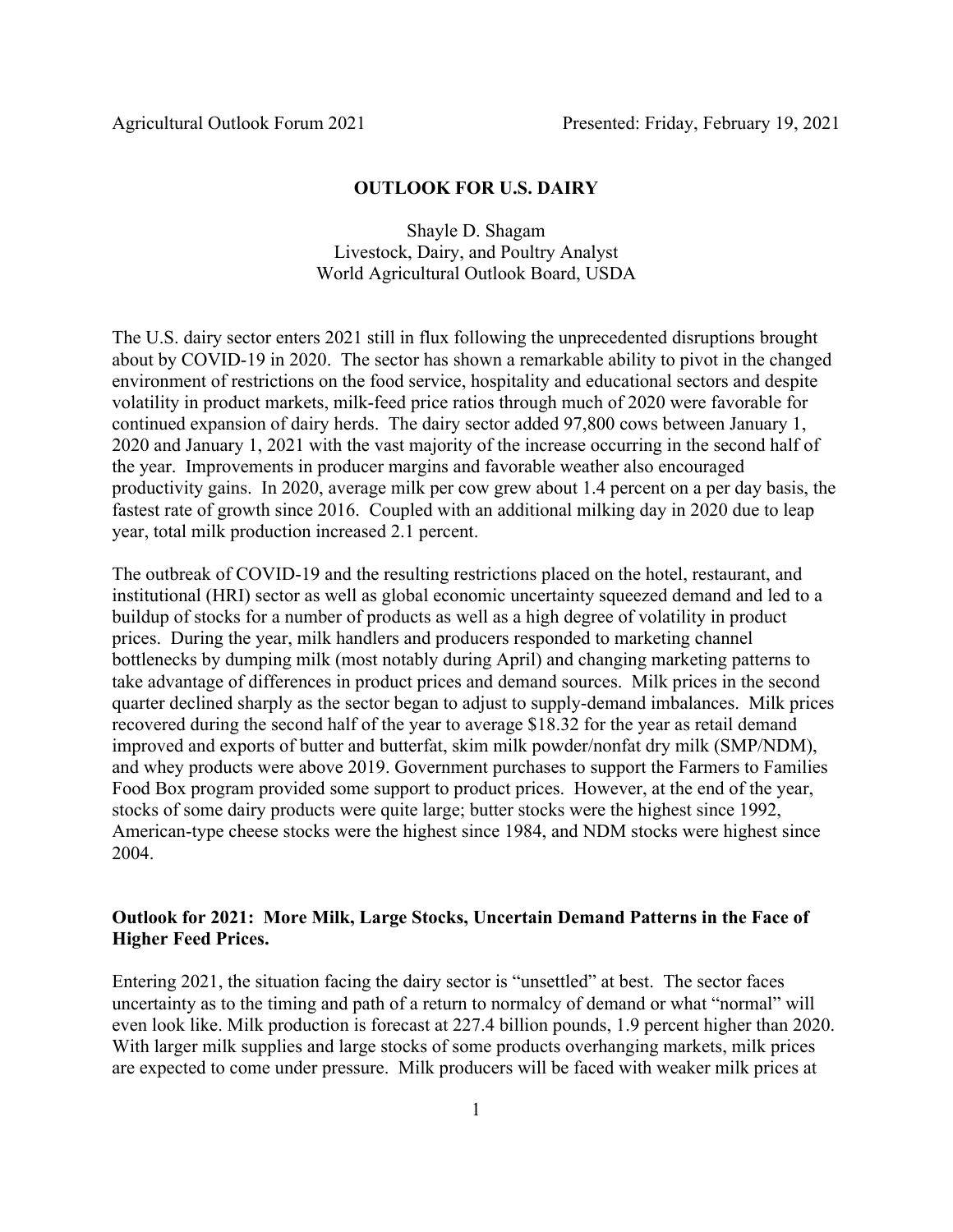the same time feed prices are expected to increase to their highest levels since 2014. This is likely to bring the expansion of the dairy herd to an end and set the stage for cow inventory declines during the year. However, despite lower producer margins, output per cow is expected to increase at a more rapid rate than in recent years; this will also support increases in milk production and components.

On January 1, 2021, the dairy cow herd was 1 percent higher than 2020, but producers were retaining 1 percent fewer heifers for milk cow replacement. The number of heifers per 100 cows is the lowest percentage since 2009. Equally telling, producers indicated intentions to have almost 2 percent fewer heifers calve during 2021. However, dairy cow slaughter in January was near 2020 and is expected to remain below historical levels during the year. Thus, a majority of the decline in cow numbers will likely reflect a slower rate of cow additions rather a significant liquidation of the existing herd. Although the cow numbers are expected to decline before stabilizing in the later part of the year, the dairy herd in 2021 is expected to average 9.435 million head, 0.6 percent above 2020.

Fueled by gains from continuously improving genetics and management, output per cow per day is forecast to increase just under 1.7 percent in 2021, which is the highest rate of growth since 2014. Feed prices are forecast to be higher during 2021 which is expected to slow the rate of increase in output per cow in the second half of the year.

#### **Domestic Demand Uncertainty Abounds in early-2021.**

Despite the loss of a large portion of HRI demand during 2020, support from a variety of government programs providing both income support for consumers and dairy product purchases, and stronger retail demand for some products underpinned domestic demand. After declining in the second quarter, fat-basis commercial use was above 2019 in the second half of the year. Skim-solids commercial use, although rebounding after the second quarter, remained slightly below 2019 in the second half. Among the major dairy products, commercial use of American cheese increased in the second half of the year, but other cheese and butter remained below year-earlier levels. On a skim-solids basis, dry skim milk, dry whey and whey protein concentrates, and lactose remained below year-earlier levels in the second half. For the year, domestic commercial use on a fat basis increased just under 1 percent from 2019. On a skimsolids basis, domestic commercial use was just over 1 percent below 2019.

Moving into 2021, the domestic demand situation remains in a state of flux. Restaurant reopenings have occurred in some areas, but restrictions remain in many areas and some loosened restrictions have been subsequently tightened. Although the impacts of COVID-19 on the economy in general and on dairy demand specifically are expected to diminish over the course of the year, the timing of restriction removals and any government programs remain uncertain. Improvements in income and lower unemployment in 2021 are expected to help drive increased use of milk and dairy products, but the moves toward re-opening the food service and hospitality sectors and schools will be important to stimulating demand. With higher stocks overhanging the market and increased supplies of milk moving into products, lower prices will be needed to balance the markets. Domestic commercial use on a fat basis is expected to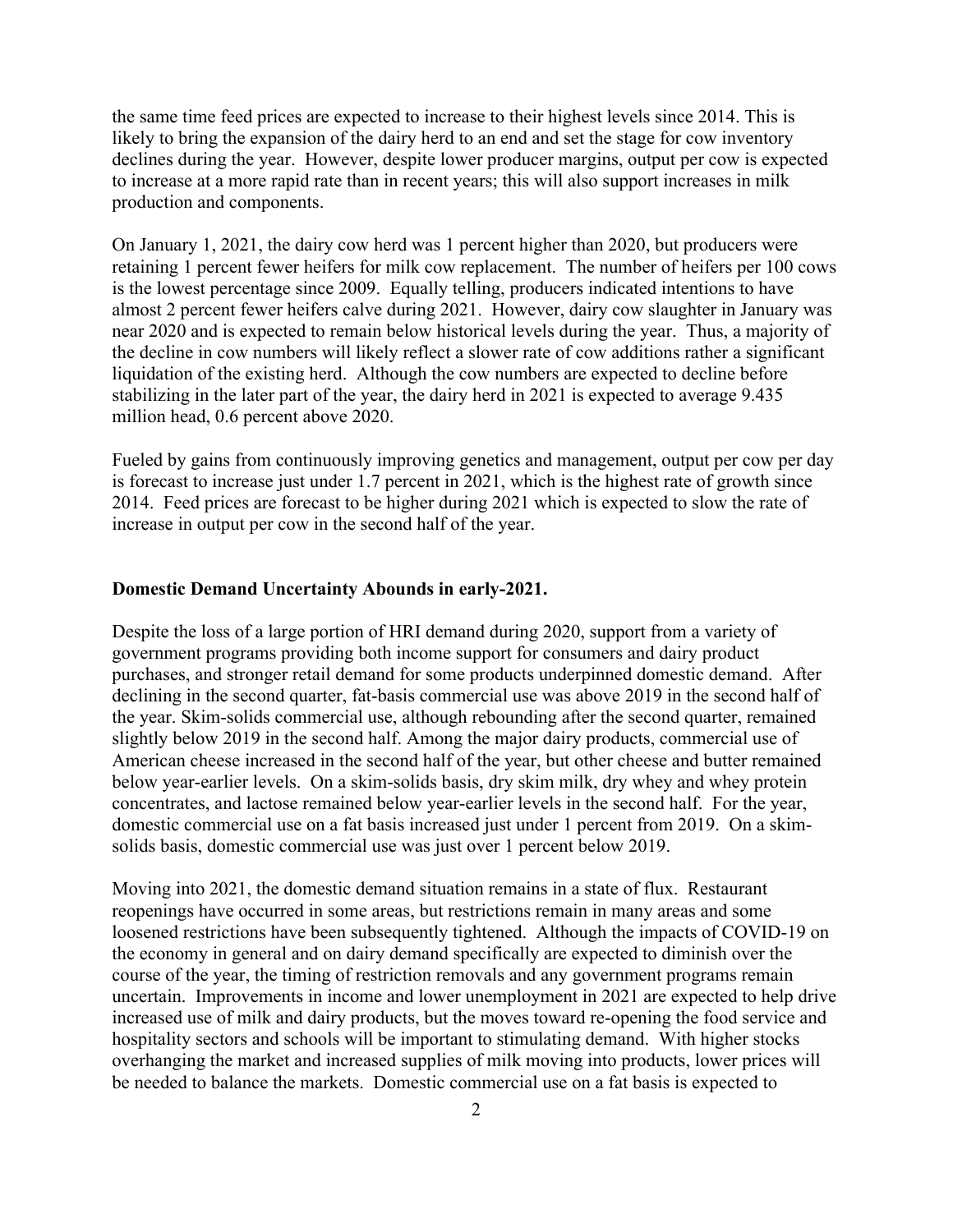increase over 2 percent in 2021, but a further increase in fat basis stocks is expected as demand fails to keep pace with supplies. Domestic commercial use on a skim-solids basis is expected to increase by just under 2 percent as firm demand from the export market competes with domestic use and supports prices for whey and NDM. Skim-solids basis ending stocks are expected to decline slightly in 2021.

#### **International Demand to Strengthen**

International markets are an important source of demand for U.S. dairy products. In 2019, the United States exported about 4 percent of milk production on a fat basis and about 19 percent on a skim-solids basis. In 2020, exports grew as U.S prices were competitive with other exporters for most major of products. Butter and milkfat exports were almost 6 percent higher with increases to a number of countries. NDM/SMP exports were 16 percent higher, reflecting increased sales to several Asian countries and whey and whey product exports, principally to China, were 25 percent higher. Cheese and lactose exports were factionally lower than 2019.

For 2021, the U.S. is expected to find support from an improving global economy, moderate production growth among competing exporters, and competitive prices for some products vis-àvis competing exporters. This demand strength is expected to be most apparent in exports of butter, dry whey, and NDM/SMP. China is expected to remain a strong buyer of whey products as it rebuilds its swine herds. For several other exported dairy products, strengthening domestic demand as the year progresses is likely to erode at least some of the underlying price competitiveness of U.S. exports and current logistical constraints create a degree of uncertainty in competitiveness, but in general exports on both fat and skims bases are forecast to be stronger in all quarters. For the year, exports on a fat-basis are expected to reach 10.1 billion pounds; about 8 percent above 2020 and on a skim-solids basis, exports are forecast to be about 48.9 billion pounds, more than 3 percent above 2020.

#### **Large Stocks Have to be Worked Down**

With a few exceptions, (notably several categories of whey products) commercial dairy product stocks were higher at the end of 2020. Much of the increase occurred during the second quarter as the sector was unable to pivot as rapidly to COVID-19 related dairy market supply chain disruptions. Although stocks declined as the sector adjusted, by the end of the year stocks had increased again. Fat basis stocks at the end of 2020 were about 15 percent higher at 15.6 billion pounds. This is the highest level since 1992. On a skim-solids basis, stocks were almost 6 percent higher at just over 10.8 billion pounds. This is the highest level since 2017.

Stock levels in 2021 are expected to decline from their mid-year peaks as domestic and export demand improves. However, stocks will likely remain relatively large, especially on a fat basis as stocks of cheese and butter are quite large. Fat basis ending stocks are expected to increase about 2 percent from 2020 as demand for cheese and butter is more than offset by increased production. However, with support from stronger exports of NDM/SMP and whey, on a skim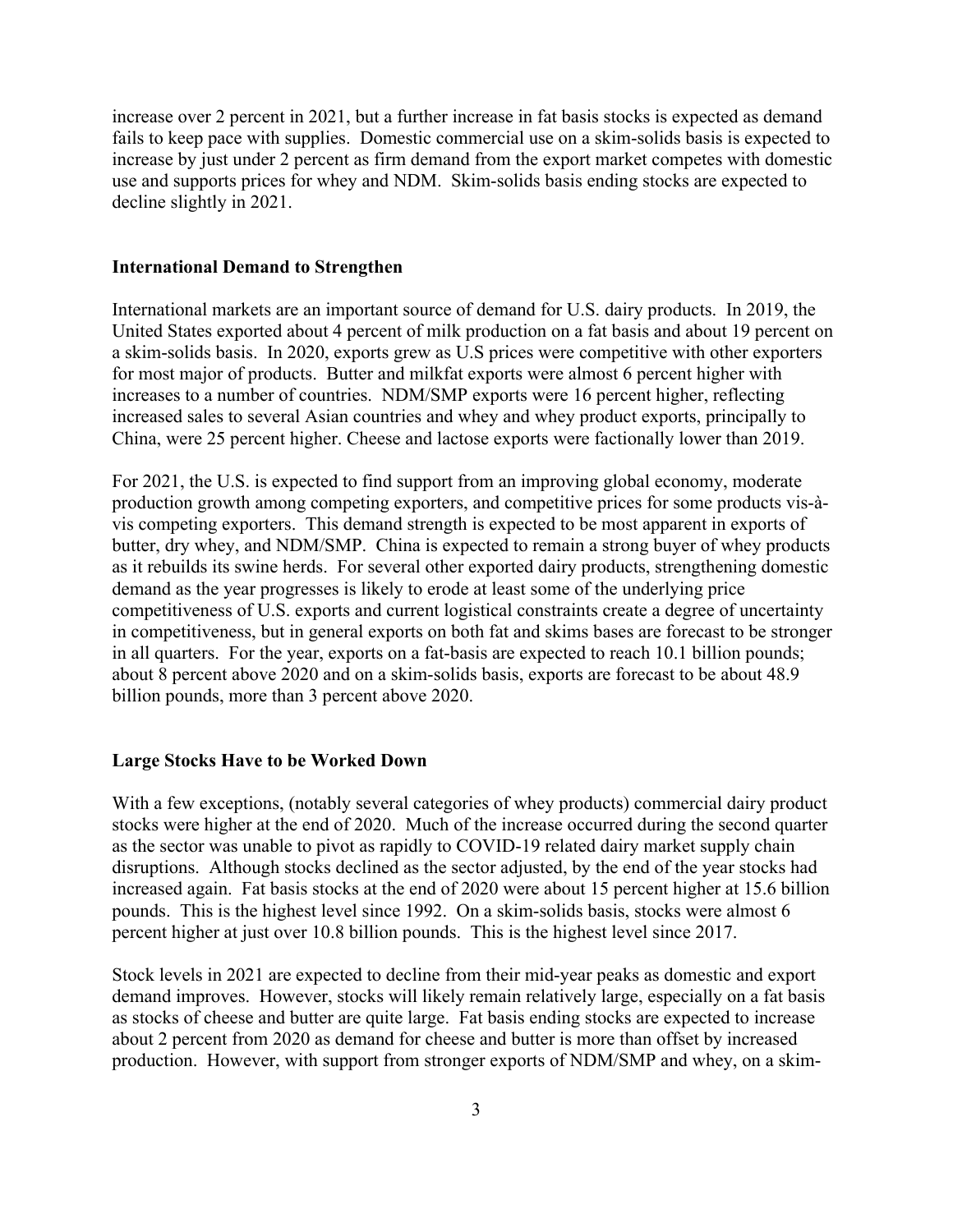solids basis, ending stocks are expected to be 10.6 billion pounds, 2 percent below year-earlier levels.

### **Prices to Average Lower in 2021**

In the face of disruptions in both production and marketing due to COVID-19, butter, cheese, NDM, and whey prices fluctuated significantly during 2020. In the months following the imposition of stay-at-home orders and marketing bottlenecks, prices declined sharply. Dried whey prices, on the other hand increased. In the third quarter, prices recovered for cheese, butter, and NDM, but declined for whey. In the fourth quarter, cheese and butter prices declined again, likely reflecting increasing stocks, but support from exports helped lift NDM and whey prices.

As 2021 begins, cheese and butter prices are under pressure from larger supplies, but NDM and whey prices continue to receive support from the export market. This pattern is expected to continue through the first quarter. Beyond the first quarter, an improving domestic U.S. economy and an expected relaxation of restrictions on the HRI sector should help lift cheese and butter prices. For 2021, cheese prices are forecast to average \$1.695 per pound and butter will average \$1.455 per pound, both below last year's averages.

Firm international demand is expected to support U.S. exports of SMP/NDM and whey. With a relatively large share of these products exported, their prices are more closely linked to supply and demand conditions in international markets that products with a more domestic focus. With moderate increases in milk production likely among Oceania exporters, competition in a number of markets is expected to intensify in the later part of the year. This may result in downward pressure on NDM prices. For the year NDM prices are forecast to average \$1.125 per pound, 8 cents higher than 2020. Although increased competition is likely to manifest itself in whey markets as well, China's demand is expected to keep whey prices firm through most of 2021. Whey prices are forecast to average 48 cents per pound for 2021, almost 12 cents above last year.

In the face of large supplies pressuring butter and cheese prices, the 2021 all milk price is forecast to decline to \$17.15 per cwt. The Class III price is expected to decline to \$16.60 as the weakness in cheese pries more than offsets strong whey prices. Conversely, the Class IV price will increase as stronger NDM prices more than offset a weaker butter price. The Class III price is forecast to average \$16.60 per cwt and the Class IV price is expected to average \$13.70 per cwt.

Additional information about the 2021 dairy forecasts is available at:

World Agricultural Outlook Board (WAOB) World Agricultural Supply and Demand Estimates www.usda.gov/oce/commodity/wasde/index.htm

Economic Research Service (ERS) Livestock, Dairy, and Poultry Situation and Outlook https://usda.library.cornell.edu/concern/publications/g445cd121?locale=en